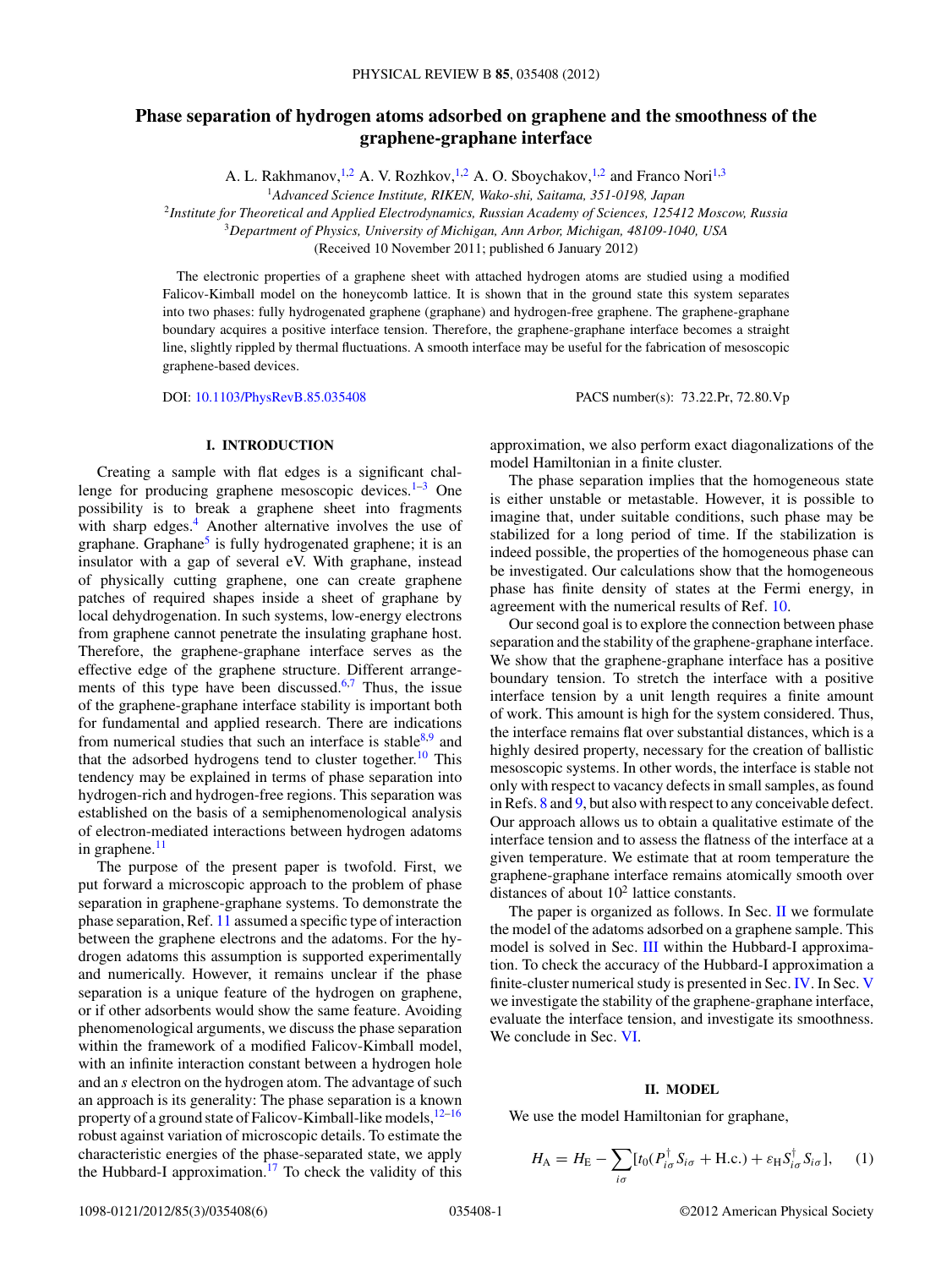$$
H_{\rm E} = -\sum_{ij\sigma} (P_{i\sigma}^{\dagger} \hat{T}_{ij} P_{j\sigma} + \text{H.c.}), \tag{2}
$$

<span id="page-1-0"></span>where  $P_{i\sigma}^{\dagger} = (p_{i\sigma}^{A\dagger}, p_{i\sigma}^{B\dagger}), S_{i\sigma}^{\dagger} = (s_{i\sigma}^{A\dagger}, s_{i\sigma}^{B\dagger}), \sigma$  is the spin projection. The Hamiltonian  $H_E$  ( $H_A$ ) corresponds to graphene (graphane). Below, label 'E' ('A') is used to denote quantities associated with graphEne (graphAne). The Hamiltonian  $H<sub>E</sub>$  is the usual graphene Hamiltonian corresponding to  $p<sub>z</sub>$  electrons of carbon hopping between nearest carbon atoms arranged into the honeycomb lattice. For such lattice, the electron creation operators are arranged into a spinor  $P_{i\sigma}^{\dagger}$ , where *i* denotes the biatomic unit cell of the lattice. The spinor component labeled ' $\mathcal{A}'$ ' (' $\mathcal{B}'$ ') corresponds to a site on the  $\mathcal{A}$  sublattice ( $\mathcal{B}$ ) sublattice). The hopping matrix  $\hat{T}_{ij}$  in the spinor representation in momentum space is

$$
\hat{T}_{\mathbf{k}} = \begin{pmatrix} 0 & t_{\mathbf{k}} \\ t_{\mathbf{k}}^* & 0 \end{pmatrix},
$$
\n
$$
t_{\mathbf{k}} = t_p \left[ 1 + 2 \exp\left(\frac{3ik_x a_0}{2}\right) \cos\left(\frac{\sqrt{3}k_y a_0}{2}\right) \right].
$$
\n(3)

The Hamiltonian  $H_A$  is a simplified model of graphane. It describes the *pz* electrons of graphene hybridized with the *s* electrons of hydrogen, attached to each carbon atom. Other bands are disregarded. The carbon-hydrogen hybridization constant  $t_0 = 5.8$  eV exceeds the carbon-carbon hopping amplitude  $t_p = 2.8$  eV and the relative energy of the hydrogen *s* orbital  $\varepsilon_{\text{H}} = 0.4 \text{ eV}$ .

In  $k$  space the Hamiltonian  $H_A$  can be expressed as

$$
H_{\rm A} = -\left(\begin{array}{cc} \hat{T}_{\mathbf{k}} & t_0 \sigma_0 \\ t_0 \sigma_0 & \varepsilon_{\rm H} \sigma_0 \end{array}\right),\tag{4}
$$

where  $\sigma_0$  is the 2  $\times$  2 unity matrix. Here the upper left 2  $\times$ 2 corner corresponds to the carbons atoms, lower right  $2 \times$ 2 block corresponds to the hydrogens, the remaining blocks describe the C-H hopping.

The matrix for  $H_A$  is easy to diagonalize. As a result we obtain four graphane bands,

$$
\varepsilon_m^{\text{A}} = \frac{1}{2} \left( \pm |t_{\mathbf{k}}| \pm \sqrt{4t_0^2 + |t_{\mathbf{k}}|^2} \right), \quad m = 1, 2, 3, 4. \tag{5}
$$

In this formula  $\varepsilon_H$  is neglected because it is small.

Although only four bands in graphane are considered in our model Hamiltonian, Eq. [\(1\)](#page-0-0), it captures the main features of graphane: At half filling, Eq. [\(1\)](#page-0-0) describes an insulator with a gap located at the  $\Gamma$  point. The value of the gap  $E<sub>g</sub>$ (for the parameters written above  $E<sub>g</sub> = 6.0$  eV) is found to be consistent with Refs. [18](#page-5-0) and [19.](#page-5-0) Note, however, that there is no consensus about the exact values of the graphane model parameters. But high precision is not important for the qualitative results obtained below.

The Hamiltonian  $H_A$  is valid when the numbers of hydrogen and carbon atoms are equal. If at some site hydrogen is absent, then the hydrogen *s* orbital is not available for the electrons. This constraint may be enforced by introducing an infinitely

strong repulsion between the hydrogen hole and the electron on the *s* orbital

$$
H_{\text{EA}} = H_{\text{A}} + U \sum_{i\sigma} S_{i\sigma}^{\dagger} \widehat{N}_{i}^{\text{hh}} S_{i\sigma}, \tag{6}
$$

$$
\widehat{N}_i^{\text{hh}} = \text{diag}\big(n_{\mathcal{A}i}^{\text{hh}}, n_{\mathcal{B}i}^{\text{hh}}\big),\tag{7}
$$

where  $U \rightarrow +\infty$ , and  $n_{A,Bi}^{\text{hh}}$  are the numbers of hydrogen holes at site *i*. These numbers can randomly take the values 0 or 1 with mean value  $\langle n_{A,Bi}^{hh} \rangle = n^{hh}$ , where  $n^{hh}$  is the concentration of hydrogen holes per carbon atom. The Hamiltonian *H*<sub>EA</sub> is a version of the Falicov-Kimball model in which mobile *p* and *s* electrons interact with immobile holes whose concentration  $n^{\text{hh}}$  is fixed externally. Thus,  $n^{\text{hh}} = 1$  refers to graphene,  $n<sup>hh</sup> = 0$  refers to graphane. Below, we will study partial hydrogenation:  $0 < n^{hh} < 1$ .

### **III. CALCULATIONS**

An analogy between  $H_{EA}$ , Eq. (6), and the Falicov-Kimball model is very useful for our purposes since the latter model ex-periences phase separation in a broad range of parameters.<sup>[12–16](#page-5-0)</sup> The reasons for the existence of phase separation here can be understood with the help of simple arguments. Since  $t_0$  exceeds  $t_p$ , let us study the limit

$$
t_0 \gg t_p. \tag{8}
$$

We now introduce the electron operators *a*, *b* diagonalizing those terms of  $H<sub>EA</sub>$  which do not involve the carbon-carbon hopping,

$$
H_{\text{EA}} - H_{\text{E}} = \sum_{\alpha} a_{\alpha}^{\dagger} a_{\alpha} \left[ t_0 \left( 1 - n_{\alpha}^{\text{hh}} \right) + U n_{\alpha}^{\text{hh}} \right] - t_0 \sum_{\alpha} b_{\alpha}^{\dagger} b_{\alpha} \left( 1 - n_{\alpha}^{\text{hh}} \right), \tag{9}
$$

where

$$
p_{\alpha} = \frac{b_{\alpha} - a_{\alpha}}{\sqrt{2}} \left( 1 - n_{\alpha}^{\text{hh}} \right) + n_{\alpha}^{\text{hh}} b_{\alpha} ,
$$
  

$$
s_{\alpha} = \frac{b_{\alpha} + a_{\alpha}}{\sqrt{2}} \left( 1 - n_{\alpha}^{\text{hh}} \right) + n_{\alpha}^{\text{hh}} a_{\alpha} .
$$
 (10)

We omit the sublattice and spin labels since the expressions are the same for any  $A, B$ , and  $\sigma$ . The index  $\alpha$  labels individual carbon atoms  $(i, j)$  label unit cells). In Eq.  $(9)$  we neglect the term proportional to  $\varepsilon_H$  since  $\varepsilon_H \ll t_p \ll t_0$ ). It follows from Eq.  $(9)$  that the on-site energy of the fermions  $a$  is much higher than the on-site energy of *b* for any  $n_{\alpha}^{\text{hh}}$ , since  $t_0, U \gg t_p$ . Thus, to lowest order in  $t_p/t_0$ , these states are empty, and can be neglected. In this approximation

$$
H_{\text{EA}} \approx -t_0 \sum_{\alpha} b_{\alpha}^{\dagger} b_{\alpha} \left( 1 - n_{\alpha}^{\text{hh}} \right)
$$
  

$$
- \frac{t_p}{2} \sum_{\langle \alpha \beta \rangle} b_{\alpha}^{\dagger} b_{\beta} \left[ 1 + \gamma \left( n_{\alpha}^{\text{hh}} + n_{\beta}^{\text{hh}} \right) + \gamma^2 n_{\alpha}^{\text{hh}} n_{\beta}^{\text{hh}} \right],
$$
  
(11)

$$
\gamma = \sqrt{2} - 1 \approx 0.41,\tag{12}
$$

where  $\langle \ldots \rangle$  denotes summation over the nearest neighbors. From this equation we see that to separate two hydrogen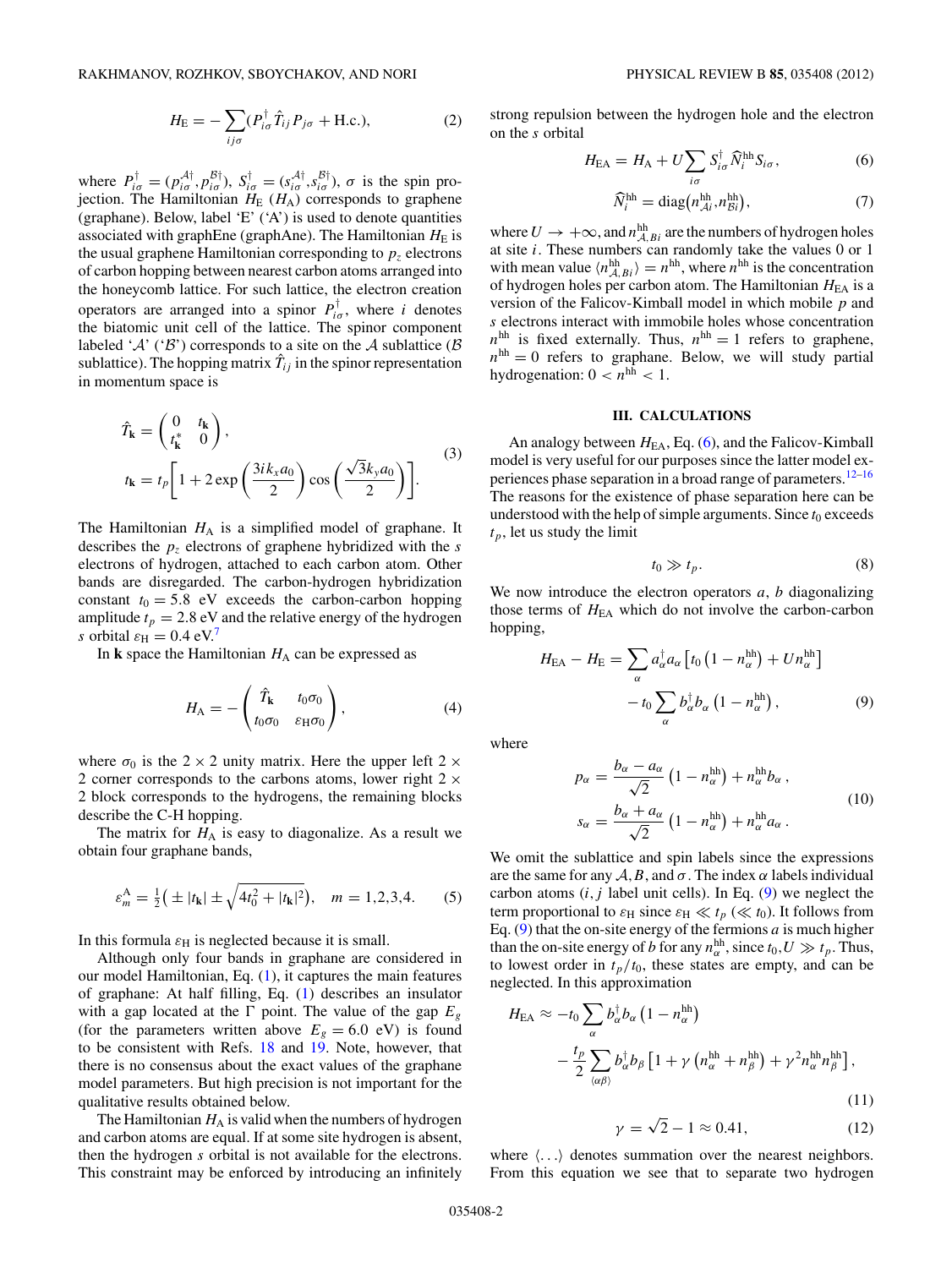<span id="page-2-0"></span>holes sitting on neighboring sites one must spend an energy of the order of  $t_p \gamma^2 \langle b_\alpha^\dagger b_\beta \rangle$ . This corresponds to the attraction between the hydrogen holes (and between the hydrogen atoms) as in the model used in Ref. [11.](#page-5-0) This attraction induces the phase separation. The additional correlations between the adsorbed adatoms (e.g., due to bond reorganization in graphane), which our model neglects, may be incorporated as an effective short-range attraction between the hydrogens. The effect of this attraction is obvious: it favors phase separation.

Using  $H<sub>EA</sub>$ , Eq. [\(6\)](#page-1-0), we can derive the equation of motion for the single-electron Green's function in the  $(\omega, \mathbf{k})$  representation

$$
(\omega + \mu)\hat{G}_{pp} + \hat{T}_{\mathbf{k}}\hat{G}_{pp} + t_0\hat{G}_{sp} = 1,
$$
  

$$
(\omega + \mu + \varepsilon_{\mathbf{H}})\hat{G}_{sp} + t_0\hat{G}_{pp} - U\hat{F}_{sp} = 0.
$$
 (13)

Here  $\mu$  is the chemical potential,  $\hat{G}_{pp,sp}$  and  $\hat{F}_{sp}$  are the Fourier transforms of the time-ordered propagators

$$
\hat{G}_{pp}(i-j,t) = -i \langle T P_{i\sigma}(t) P_{j\sigma}^{\dagger}(0) \rangle,
$$
  
\n
$$
\hat{G}_{sp}(i-j,t) = -i \langle T S_{i\sigma}(t) P_{j\sigma}^{\dagger}(0) \rangle,
$$
  
\n
$$
\hat{F}_{sp}(i-j,t) = -i \langle T \hat{N}_i^{\text{hh}}(t) S_{i\sigma}(t) P_{j\sigma}^{\dagger}(0) \rangle.
$$
\n(14)

The propagator  $\hat{F}_{sp}$  requires an additional equation of motion, which relates  $\hat{F}_{sp}$  with the propagator

$$
\hat{F}_{pp} = -i \langle T \; \widehat{N}_i^{\text{hh}}(t) P_{i\sigma}(t) P_{j\sigma}^\dagger(0) \rangle. \tag{15}
$$

To truncate the infinite set of equations for the Green's functions, we apply the Hubbard-I approximation. It is a simple mean-field scheme developed in the seminal papers[.17](#page-5-0) The applicability of Hubbard-I and related approaches has been tested in many cases (see, e.g., Refs. [17,](#page-5-0) [20,](#page-5-0) and [21\)](#page-5-0). In the Hubbard-I approach,  $\hat{F}_{pp}$  is approximated by the product

$$
\hat{F}_{pp} = \langle \hat{N}^{\text{hh}} \rangle \hat{G}_{pp} = n^{\text{hh}} \hat{G}_{pp}.
$$
 (16)

This closes the system of equations  $(13)$ , whose solution may now be written explicitly as

$$
\hat{G}_{pp} = \frac{\omega + \mu + \varepsilon_{\rm H}}{(\omega + \mu + \varepsilon_{\rm H})(\omega + \mu + \hat{T}_{\rm k}) - n^{\rm H}t_0^2},
$$
\n
$$
\hat{G}_{sp} = -\frac{n^{\rm H}t_0}{(\omega + \mu + \varepsilon_{\rm H})(\omega + \mu + \hat{T}_{\rm k}) - n^{\rm H}t_0^2},
$$
\n(17)

where  $n^H = 1 - n^{\text{hh}}$  is the hydrogen concentration per carbon atom. These equations are obtained in the limit  $U \to \infty$ . Similarly, the Green's function

$$
\hat{G}_{ss}(i-j,t) = -i \langle T S_{i\sigma}(t) S_{j\sigma}^{\dagger}(0) \rangle \tag{18}
$$

is calculated

$$
\hat{G}_{ss} = n^{\rm H} \frac{1 - t_0 \hat{G}_{sp}}{\omega + \mu + \varepsilon_{\rm H}}.
$$
\n(19)

In the limiting case  $n<sup>H</sup> = 0$  ( $n<sup>H</sup> = 1$ ), the Green's functions in Eqs. (17) and (19) coincide with the exact Green's functions corresponding to the Hamiltonian  $H_{\text{E}}$  of graphene ( $H_{\text{A}}$  of graphane).



FIG. 1. (Color online) Electron energy *E* vs the concentration  $n<sup>H</sup>$  of hydrogen adatoms calculated in the Hubbard-I approximation (green solid curve) and by exact diagonalizations of  $10 \times 10$  unit cells cluster (red dashed curve). The negative curvature of  $E(n^{\text{H}})$ over the whole range of  $n<sup>H</sup>$  is an indication of the instability of the system toward the macroscopic separation into phases with  $n<sup>H</sup> = 0$ and  $n<sup>H</sup> = 1$ . The Maxwell construction is shown by blue dot-dashed line. The inset shows the energy difference between homogeneous and phase-separated states calculated in the Hubbard-I approximation (green solid curve) and by exact diagonalizations of  $10 \times 10$  and  $6 \times 6$  clusters (red dashed and blue dotted curves, respectively). The model parameters are:  $t_0 = 5.8$  eV,  $t_p = 2.8$  eV,  $\varepsilon_H = 0.4$  eV. For exact diagonalizations,  $U = 400$  eV.

When the Green's functions are known, the density of states, the electron concentration, and the energy can be calculated as a function of  $\mu$ . Fixing the electron concentration  $(1 + n^H)$ per carbon atom, we find  $\mu = \mu(n^H)$  and the energy  $E =$  $E[\mu(n^{\text{H}})]$  at  $T=0$ .

The Hubbard-I results are presented in Fig. 1. The energyversus-density curve has negative curvature for any  $n<sup>H</sup>$ . This indicates the instability of the homogeneous phase toward the phase separation. The energy of the phase-separated state can be found with the help of the Maxwell construction. In our case, it is simply a straight line connecting the energy of the pure graphene at  $n<sup>H</sup> = 0$  and the energy of the fully hydrogenated graphane at  $n<sup>H</sup> = 1$ . This means that the separated phases are pure graphene and pure graphane.

The single-electron band structure of the unstable mixed graphene-graphane phase is shown in Fig. [2.](#page-3-0) It is interesting to note that the homogeneous phase has finite density of states at the Fermi energy. This is consistent with numerical results for small clusters.<sup>10</sup>

#### **IV. NUMERICAL CALCULATIONS**

To verify our analytic approach, we also perform exact diagonalizations of the Hamiltonian [\(6\)](#page-1-0) on a finite honeycomb cluster containing  $10 \times 10$  unit cells (200 carbon atoms). Periodic boundary conditions are used. For each  $n<sup>H</sup>$ , hydrogen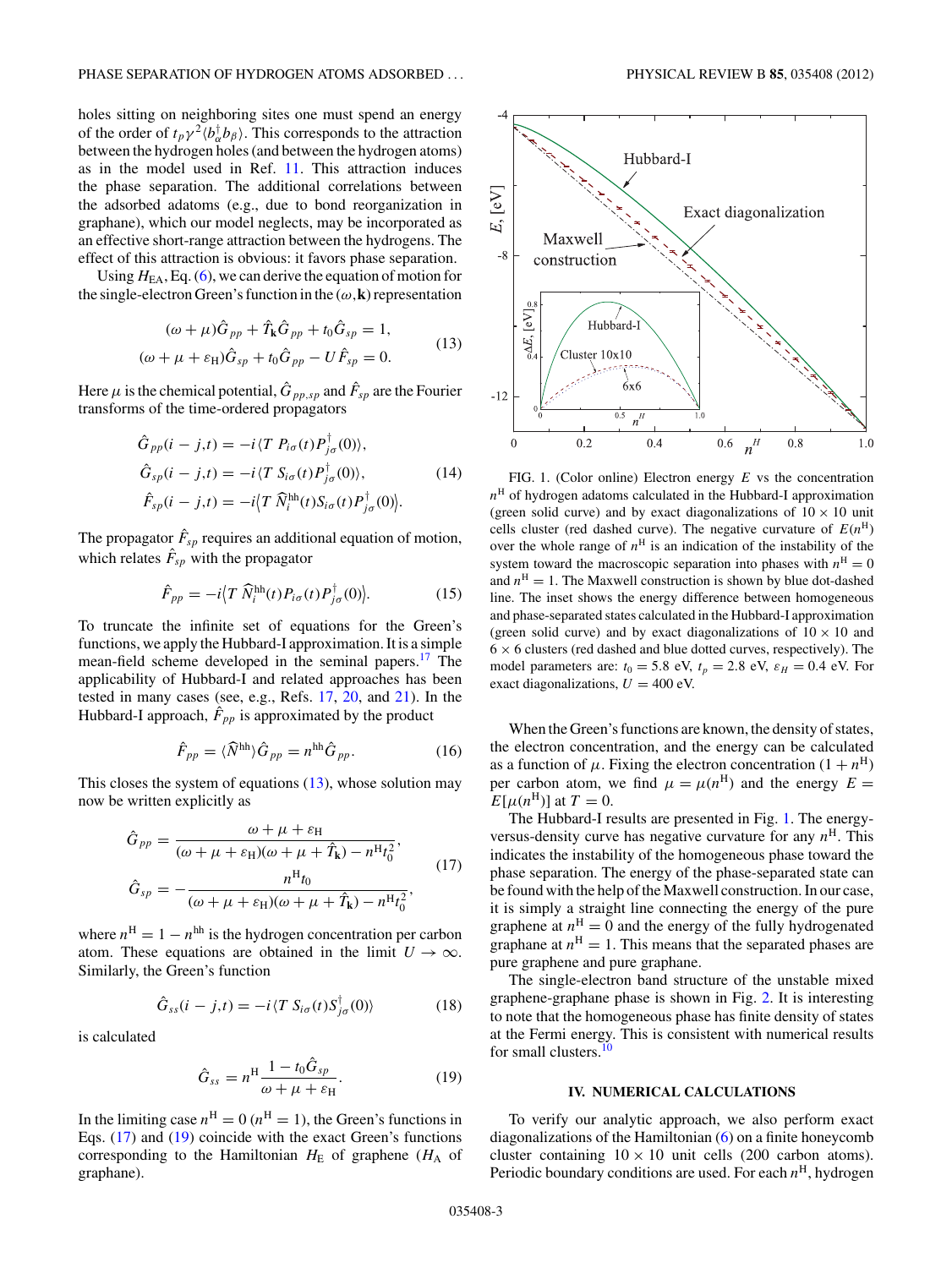<span id="page-3-0"></span>

FIG. 2. (Color online) Electronic dispersion  $\varepsilon(\mathbf{k})$  of the unstable homogeneous phase for  $n<sup>H</sup> = 0.2$ . Four single-electron bands, found with the help of Hubbard- $I^{17,22}$  are plotted for different points of the Brillouin zone. The chemical potential  $\mu$  is marked by the horizontal green dashed line;  $\mu$  was calculated self-consistently to ensure that the electron concentration is  $(1 + n<sup>H</sup>)$  per carbon atom. The gap between the conducting and the valence bands at  $n<sup>H</sup> = 0.2$  is smaller than the graphane gap  $(n^H = 1)$ .

atoms are randomly distributed on the cluster, and we calculate the system energy by averaging it over 1500 configurations.

To check the reliability of the numerical results we investigate their dependence on the number of sites in the cluster (*N*sites) and the number of the configurations used for the averaging ( $N_{\text{config}}$ ). In Fig. 3 the averaged energy (normalized per site)

$$
\langle E \rangle = \frac{1}{N_{\text{config}} N_{\text{sites}}} \sum_{\Theta=1}^{N_{\text{config}}} E[\Theta] \tag{20}
$$



FIG. 3. (Color online) The lower (brown) curve represents the averaged energy  $\langle E \rangle$ , Eq. (20). The upper (blue) curve represents the dispersion, Eq. (21). The curves are plotted as functions of the number of the disorder realizations  $N_{\text{config}}$ . Both curves demonstrate saturation for  $N_{\text{config}} \gtrsim 750$ .



FIG. 4. (Color online) Finite size effects. The solid (green) curve (connecting skew crosses) represents the averaged energy *E*, Eq. (20), versus cluster size,  $N_{\text{sites}}$ . It saturates for  $N_{\text{sites}} \gtrsim 125$ . The solid (red) curve connecting filled circles represents the energy dispersion, Eq. (21). It decays as  $N_{\text{sites}}^{-1/2}$ . The decay of the dispersion implies that for large samples the energy is a self-averaging quantity. The value of the dispersion may be used to evaluate the accuracy of the estimated value of the energy. For  $N_{\text{sites}} = 200$ , the error for  $\langle E \rangle$ is a fraction of a percent.

and the normalized energy dispersion

$$
D_{\rm E} = \sqrt{\langle E^2 \rangle - \langle E \rangle^2} \tag{21}
$$

are plotted as functions of  $N_{\text{config}}$ . In Eq. (20) index  $\Theta$  labels different realizations of disorder,  $E[\Theta]$  is the energy for a given disorder realization  $\Theta$ . Both  $\langle E \rangle$  and  $D_{\rm E}$  demonstrate saturation for  $N_{\text{config}} \gtrsim 750$ . This suggests that the  $N_{\text{config}} =$ 1500 we used in our numerical calculations is sufficient to obtain reliable results.

In Fig. 4 the same quantities are plotted versus  $N<sub>sites</sub>$ . The dispersion decays as  $N_{\text{sites}}^{-1/2}$ . This means that the relative strength of the energy fluctuations decreases when the cluster size grows, and the energy experiences self-averaging. The energy itself saturates for  $N_{\text{sites}} \gtrsim 125$ . Therefore, our choice of  $N_{\text{sites}} = 200$  is adequate. In addition, the ratio  $D_{\text{E}} / \langle E \rangle$ sets the relative error for  $\langle E \rangle$ . For  $N_{\text{sites}} = 200$  this error is a fraction of a percent. We conclude that our numerical calculations are reliable.

The most important results are shown in Fig. [1,](#page-2-0) where the negative curvature of the function  $E(n^H)$  is clearly seen. It implies that the system is unstable and phase separates in two phases: with  $n<sup>H</sup> = 0$  (graphene) and with  $n<sup>H</sup> = 1$  (graphane). Unless  $n<sup>H</sup>$  is close to 0 or 1, the energy gain due to the phase separation is of the order of  $10^3$  K (see the inset of Fig. [1\)](#page-2-0). Thus, even at room temperature we can safely use the results obtained at zero temperature.

Further, the numerically evaluated energy is of the same order as the Hubbard-I energy: The magnitude of the Hubbard-I energy is approximately two times higher than the numerical estimate (see inset in Fig. [1\)](#page-2-0). Thus, the qualitative consistency between the numerical calculations and the Hubbard-I results provides firm support to the findings of Sec. [III.](#page-1-0)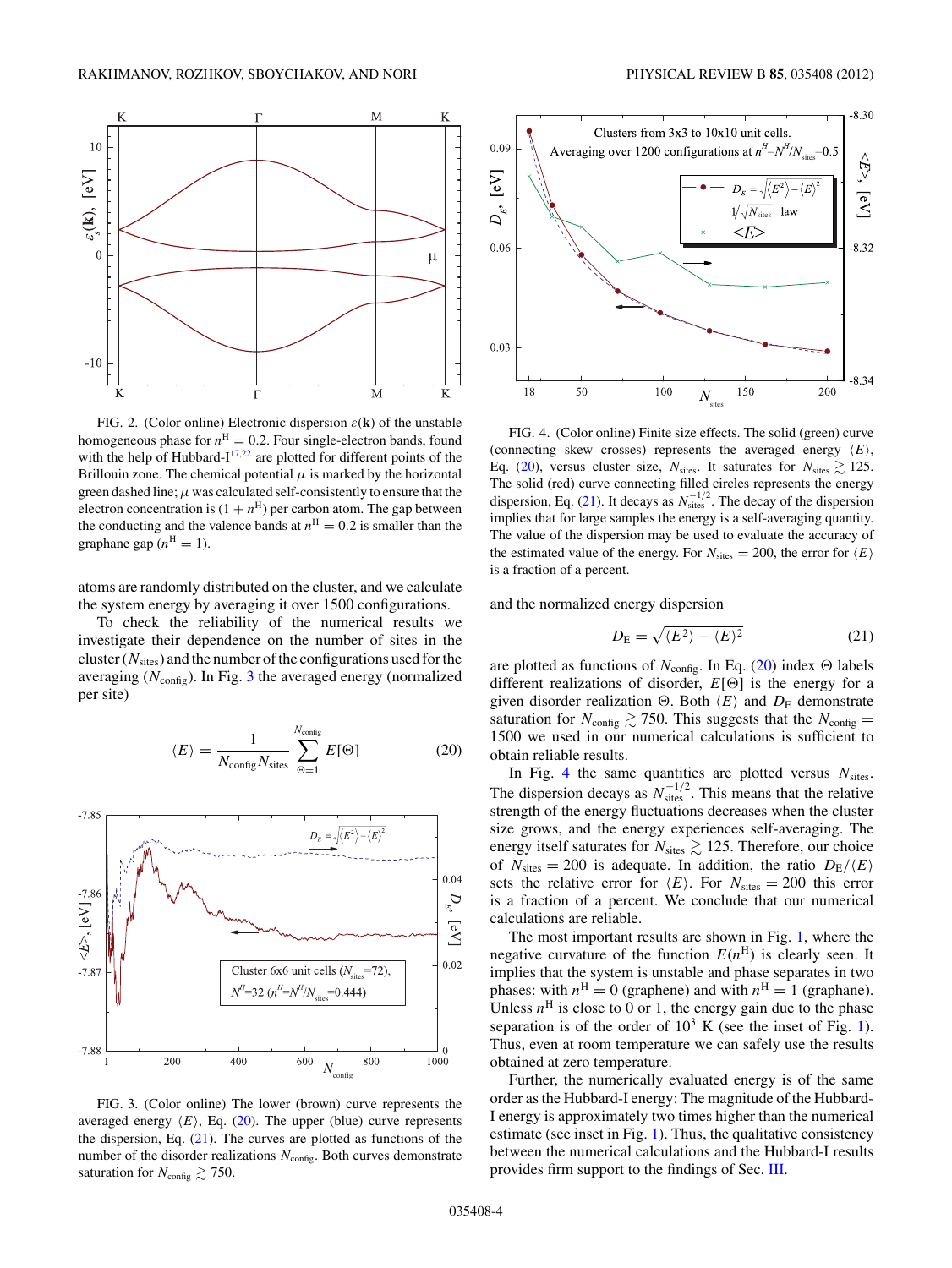## <span id="page-4-0"></span>**V. INTERFACE TENSION AND INTERFACE STABILITY**

In the phase-separated state there is a boundary between graphene and graphane. The geometry of the stable inhomogeneous state depends on the sign and the value of the interface tension  $\sigma_0$ . If  $\sigma_0 < 0$ , then the inhomogeneous phase breaks into small clusters to maximize the boundary length. In the case of  $\sigma_0 > 0$ , the interface tension acts to minimize the length of the graphene-graphane border. In the case of a long strip this border is a straight line (if the concentration of the hydrogen adatoms is not small). However, at finite temperatures, even for positive  $\sigma_0$ , small thermal fluctuations destroy the perfect smoothness of the boundary between the two phases. The difference in the lattice symmetry between graphene and graphane, at the level of the electron model, manifests itself through the values of the orbital overlaps. In the model considered here we make an approximation regarding the orbital overlaps: we assume that several of them are equal to zero.

Further, we neglect the difference between the lattice constants in graphene and graphane. The contribution of the electron-electron interaction to the interface tension is also disregarded (we briefly discuss the effect of the interaction below). In other words, the interface tension in our model arises only due to the electron motion through the graphene-graphane boundary.

These assumptions can be justified *post factum*: (i) from our model it follows that the binding energy between a hydrogen atom and the graphene-graphane interface is of the order of  $t_p$ , which is consistent with the results presented in Ref. [9;](#page-5-0) (ii) we pointed out above that the value of the graphane gap in our simplified model Eq. [\(1\)](#page-0-0) turns out to be consistent with other studies; (iii) we found that for intermediate hydrogenation the stable homogeneous phase has finite density of states at the Fermi energy, in agreement with Ref. [10.](#page-5-0)

We will now evaluate  $\sigma_0$  in the limit shown in Eq. [\(8\)](#page-1-0). In this approximation, electrons in graphane are localized on the C-H valence bonds [see Eq. [\(9\)](#page-1-0)] and their contribution to  $\sigma_0$ is small (this contribution is proportional to  $t_p^2/t_0$  and  $\varepsilon_H$ ). In graphene, electrons are moving from one carbon atom to its nearest neighbors. However, the electrons from graphene cannot penetrate into graphane since they have to overcome the graphane gap, which, according to Eq. [\(9\)](#page-1-0), is of the order of  $t_0$  when Eq.  $(8)$  holds. Thus, each carbon-carbon bond connecting an atom in graphene with an atom in graphane does not contribute to the graphene electron kinetic energy. This, in effect, is equivalent to an increase in the kinetic energy of the electrons in graphene. The longer the interface, the larger the number of broken bonds. Thus,

$$
\sigma_0 \sim \frac{\kappa \,\varepsilon_{\rm b}}{a_0},\tag{22}
$$

where  $\varepsilon_b$  is the kinetic energy for each carbon-carbon bond. The numerical coefficient

$$
\kappa = \begin{cases} 1/\sqrt{3} \approx 0.6 & \text{for zigzag} \\ 2/3 \approx 0.7 & \text{for armchair} \end{cases}
$$
 (23)

characterizes the linear concentration of the carbons on the interface. The kinetic energy per bond is equal to

$$
\varepsilon_{\mathsf{b}} = \frac{2}{3} \int d^2 \mathbf{k} \; \frac{S_0 |t_{\mathbf{k}}|}{(2\pi)^2} \; \sim \; t_p \,, \tag{24}
$$

where the integration is performed over the first Brillouin zone,  $S_0 = 3\sqrt{3}a_0^2/2$  is the area of the graphene unit cell, the factor 2 corresponds to two spin projections, (1*/*3) enters since there are three bonds in a graphene unit cell, and  $t<sub>k</sub>$  is defined by Eq. [\(3\)](#page-1-0). After integration, we have  $\varepsilon_b \approx 1.05 t_p$ , and in our approximation,

$$
\sigma_0 \sim 0.6 \, t_p/a_0. \tag{25}
$$

A more accurate calculation (following Ref. [23\)](#page-5-0) provides

$$
\sigma_0 \approx 0.2t_p/a_0 \approx 0.6 \,\text{eV}/a_0. \tag{26}
$$

In the calculations presented above, the contribution of the electron-electron interaction to  $\sigma_0$  is disregarded. The detailed account of the interaction goes beyond the scope of the present study. Yet, we would like to offer two observations. First, the contribution due to the interaction is of the same order as  $\sigma_0$ . Indeed, the latter originates mostly from the energy of C-C bond. The chemical energy of C-H bond is of the same order (few eV). Thus, there is no energy scale in the system that would be able to generate an overwhelmingly large contribution to the interface tension. Second, the contribution due to the interaction increases the tension. To prove this, let us neglect the interaction in the bulk, as it is usually done for graphene, but retain the interaction term for the electrons near the graphene-graphane edge. This assumption mimics the relative importance of the interactions for electrons in lower dimensions. It is known that repulsive interaction gives positive contribution to the electron energy (see, e.g., Sec. I,  $\S$  6 of Ref. [24\)](#page-5-0) and, consequently, to the interface tension.

We neglect the effects of the temperature *T* on the phase separation since the characteristic energies of the problem are much higher than  $k_B T$  for any realistic  $T$ . However, the temperature fluctuations could affect the smoothness of the graphene-graphane interface even under such conditions. Following Ref. [25,](#page-5-0) we can express the average square fluctuation of the deviation *u* of the interface having a length *L* as

$$
\langle u^2 \rangle = \frac{k_B T L}{2\pi \sigma_0}.
$$
 (27)

Thus, we obtain

$$
\frac{\langle u^2 \rangle}{a_0^2} \approx \left(\frac{L}{a_0}\right) \left(\frac{k_B T}{t_p}\right). \tag{28}
$$

Using the value of the carbon-carbon hopping  $t_p = 2.8$  eV, we find that, at room temperature, the graphene-graphane interface remains atomically-flat  $(\langle u^2 \rangle / a_0^2 \leq 1)$  over distances

$$
L_1 \approx 100 a_0. \tag{29}
$$

Note that the estimated values of  $\sigma_0$  and, consequently,  $L_1$ will be larger if one takes into account the contribution to the interface tension due to the difference between lattice constants in graphene and graphane.

### **VI. CONCLUSION**

We mapped the model of hydrogen atoms adsorbed on graphene on a Falicov-Kimball-like model. We demonstrated